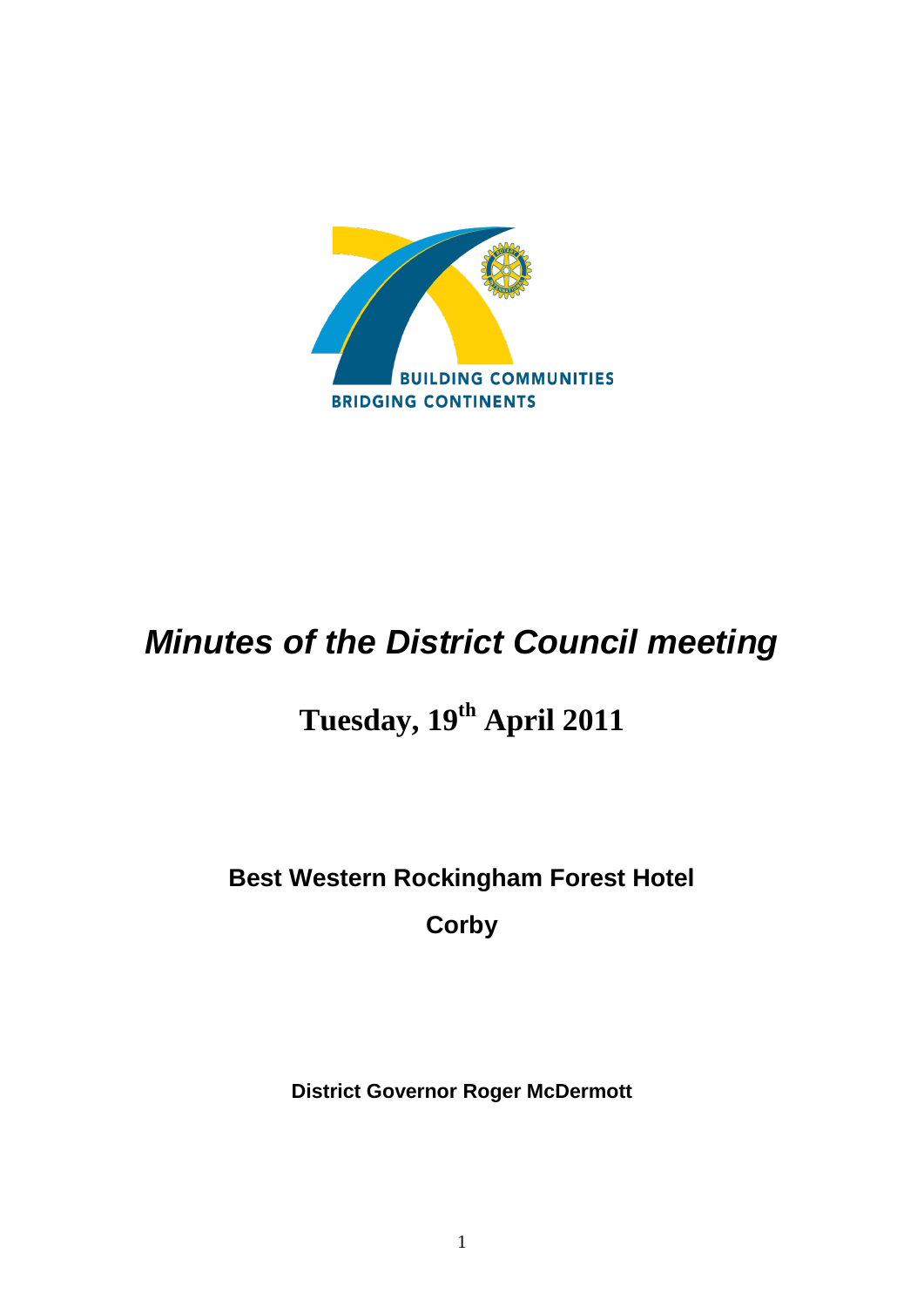# **District Council Meeting, Tuesday 19th April 2011**

District Governor Roger McDermott chaired the meeting which was held at the Best Western Rockingham Forest Hotel on Tuesday,  $19^{th}$  April 2011 commencing at 7.30 p.m.

There were 126 Rotarians present from 66 Clubs. (Area A 11; B 10; C 7; D 12; E 9; F 6 & G 11 clubs represented).

# **C. 10/11. 43 Welcome and Apologies:**

The District Governor welcomed all who were present, in particular the PDGs and all those Rotarians attending their first Council meeting: all mentioned were invited to stand and be recognised.

Apologies were received from:

**PDGs:** Ron Watson, John Butcher & Martin Bridge **Officers**: Colin McCartney (S at Arms), David Brown (Protection) & Bill Hill (Conference) **Rotary Club**s: Shepshed Charnwood **Presidents**: Ken Challenger, John Horn, George Hodgson, Phil Edmunds, Bryan Woodward, Chris Battye & Helen Scott **Secretaries:** Bryan Swain & Stuart Mucklejohn.

In the absence of the Sergeant at Arms (Colin McCartney due to being admitted to hospital) DGN Chris Chew acted in that capacity.

# **C. 10/11. 44 Act of Remembrance:**

All present stood as a formal act of remembrance of all Rotarians who had passed to higher service since the previous Council meeting.

# **C.10/11. 45 Minutes of the Previous Meeting:**

There were a number of minor corrections to the previous minutes;

Item **C. 10/11. 30 Welcome and Apologies:** Reference to the Rotaract Visitors should have read the Rotaract Club of Rushden; Simon Turner is also Rotaract D1070 Vice Chairman

**C. 10/11. 40 Project Team Reports: c) Foundation:** Proposal for the Share programme for 2011-12 was seconded by John Horn, Melton Mowbray

**C. 10/11. 42 Any Other Business** In addition to advising the date of this year's Swimarathon being held by the Rotary Club of Grantham, it was also mentioned about the 2012 event as follows:

The Global Rotary Swimarathon is being held **25th February 2012**

PDG Roger May proposed the duly amended minutes of the Council meeting held on Monday, the 24<sup>th</sup> January 2011 should be agreed as a true record. Seconded by PDG Neville Hackett and unanimously approved. The minutes were signed by the District Governor.

# **C. 10/11. 46 Matters Arising:**

There were no matters arising.

# **C. 10/11. 47 District Governor's Verbal Report:**

The District Governor extended his congratulations and best wishes to District Secretary PDG Barry Hasdell, recently elected as D1070 representative to attend the Council of Legislation in 2013.

The District Governor has attended a number of charters and, including the inaugural meeting of Melton Aurora, which was also attended by the RIBI President Jim Moulson as part of his official visit to the District.

RIBI President Jim had expressed his delight of the warm welcome received on his visit to D1070 by all Clubs and impressed to see evidence of the excellent work being carried out in the District.

The District Governor congratulated those concerned with the very impressive start to the pilot of Future Vision (global and district grants), also those who took part in the Focus on the Crocus initiative. The DG remarked on the tremendous number of successes in the finals of youth competitions where D1070 were well represented. One of the Young Citizens awards presented at the RIBI Conference in Dublin was a candidate nominated by a Club in D1070. He thanked everyone for their continued efforts.

# **C. 10/11. 48 District Secretary's Comments and Correspondence:**

The District Secretary had the following additions and updates to his written report:

Protection Officer David Brown advised that he still awaits further information regarding the revisions to the Criminal Record checks so the current requirements remain in place pending their advices. David has been difficult to contact by email as he has been absent from work following illness and resultant surgery. Contact by telephone may be advisable if Clubs have any protection issues to discuss., although it is understood that David has now made a full recovery and back at work, where he has e.mail facilities.

DGE Linda May is seeking a skilled, articulate person to act as District H&S Officer next year.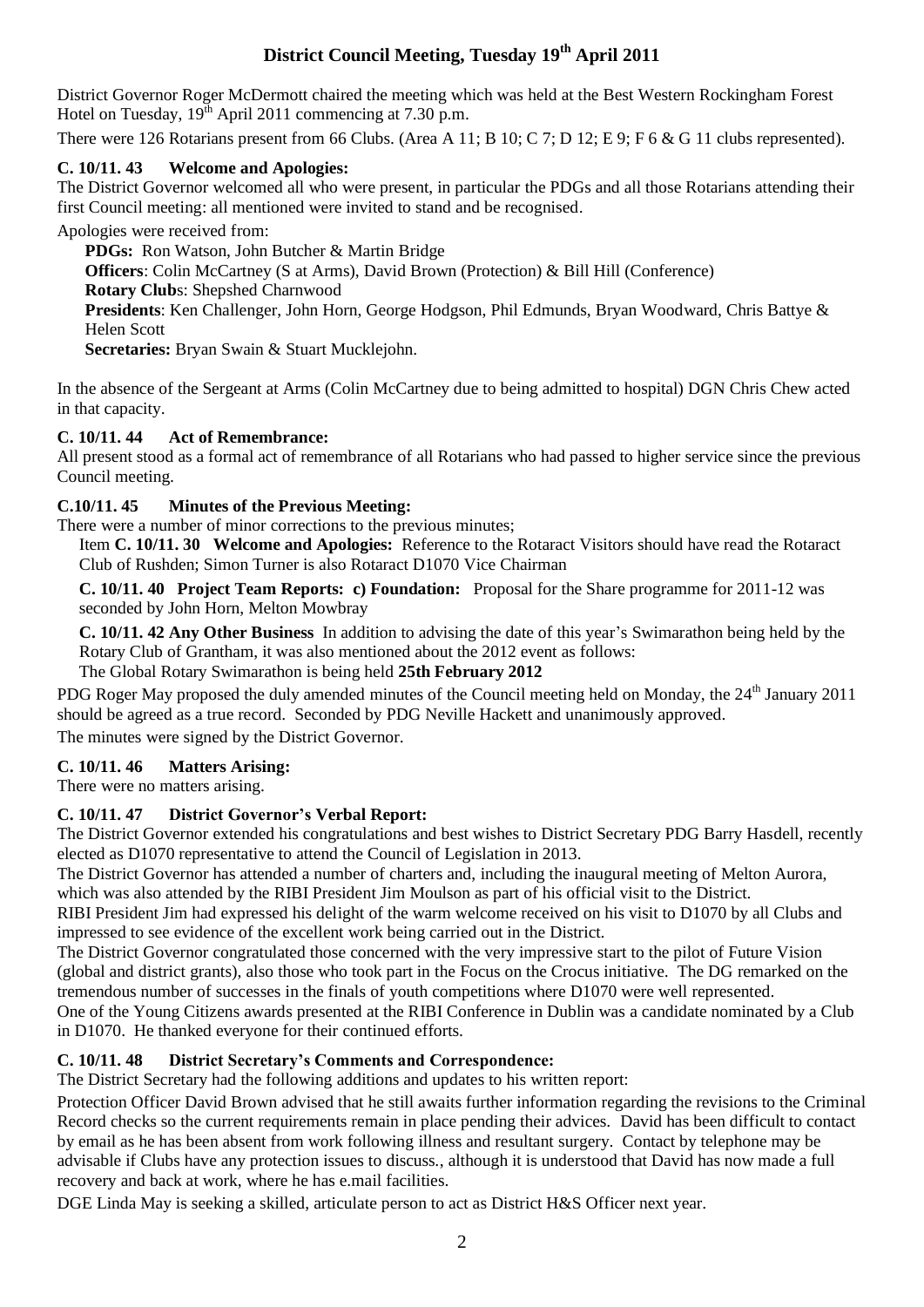The person would be expected to advise Clubs and District on H&S matters. A job description is available.

The District Secretary admitted his attempt to produce the District Directory directly from the District Database (a saving of at least £1000) has failed due to the non-compliance of 10% - 15% of Club Secretaries in entering sufficient data to propagate the Directory.

This has resulted in extra work for other Secretaries for which he apologised.

In order to ensure a District Directory is produced for 2011/12 District Executive agreed that for 2011/12 we proceed with the previous method of populating the Directory, but with one change - after the original page has been sent to the Club Secretaries they will then need to submit their revised Club page and any subsequent alterations direct to the printers.

2760 entries are now on the database but not all in sufficient detail.

The District Secretary updated the numbers of officers for 2011/12 currently entered on the database:

81 Presidents, 77 Secretaries, 74 Treasurers, 66 Presidents Elect and just 37 Vice Presidents.

This bearing in mind, under the requirements of the Constitution all such information is required to be advised to RI & RIBI in January each year, after the clubs had held their SMG's by the  $1<sup>st</sup>$  January, so the information should be known, but just not entered into the District Database as had been requested.

The District Secretary thanked Ken Billington for all his help over the past 6 months in assisting him in the setting up of the new Database and training of Club Secretaries (some 10 meetings held in the District with the Secretaries)

Since an electronic District Directory could represent a saving of £2 per capita, he suggested `hard copy or no hard copy' should be debated again at the October District Council meeting.

The proposition to seek to change the District Standing Orders, so that Capitation charges are based upon the details shown in the District Database as at 1<sup>st</sup> July (later on the agenda), arose from concerns expressed by Clubs.

The District Secretary reiterated the problems that could arise from failure to comply and maintain good Governance with the rules and regulations of the organisation and the "law of the land". He stressed that all members would be held jointly and severally responsible should Clubs fail to hold and maintain governance.

The District Secretary offered to give advice to any Clubs with concerns.

Council of Legislation 2013 offers a chance for Clubs to suggest changes.

He reminded everyone that it can be done, as shown by Holbeach with their approved Enactment at the 2010 C.O.L. Propositions must be submitted to RI by the end of December this year.

Any propositions first must be approved by District Council; only two meetings remain, July and October.

The District Secretary offered to advise Clubs. Especially in his additional capacity as the District representative for C.O.L. 2013.

District Assembly

He reminded those present of the need to send registrations and single club cheques for District Assembly (May  $7<sup>th</sup>$ ) to the District Assistant Secretary as soon as possible (reply date for normal registrations 28<sup>th</sup> April, after which an increased registration cost is incurred).

He congratulated Colin Scott and Helen Scott (Holbeach) on their excellent presentation at recent RIBI Conference in Dublin and expressed surprise and concern that the proposition requesting proxy voting had not succeeded (merely requesting implementation of the C.O.L. 2010 enactment, to apply to R.I.B.I., rather than just Districts.).

**Change of Club details:** The new venue for Rotary Club of Grantham as shown in his report also applies to Rotary Club of Grantham Kesteven.

# **C. 10/11. 49 District Treasurer's Report:**

Accounts for the period to  $31<sup>st</sup>$  March 2011 had been circulated prior to the meeting.

The District Treasurer commented on the financial support District gives to Conference and reported that the Finance Committee has been asked by the District Executive, to review the way future Conferences should be funded. A totally transparent, revised formula should be available before the next District Council meeting.

# **C. 10/11.50 To approve the District Conference Accounts for the year ending 31st December 2010**

District Conference Accounts for the year ended 31<sup>st</sup> December 2010 had been circulated prior to the meeting. Conference Manager – Bournemouth - Neville Thompson was delighted to announce that, despite some overspends and underspends the accounts showed an overall surplus rather than the expected deficit. Contracts for hotels and catering had been signed several years in advance but, due to the persistence and diligence of members of the committee, the commitment had been successfully reduced.

# **PDG Richard Hyde proposed approval of the District Conference Accounts, seconded by Peter Berry (Grantham) and unanimously agreed.**

# **C. 10/11. 51 Matters referred to District Executive and now referred to District Council for Approval**

**A proposition to change District Standing Orders:**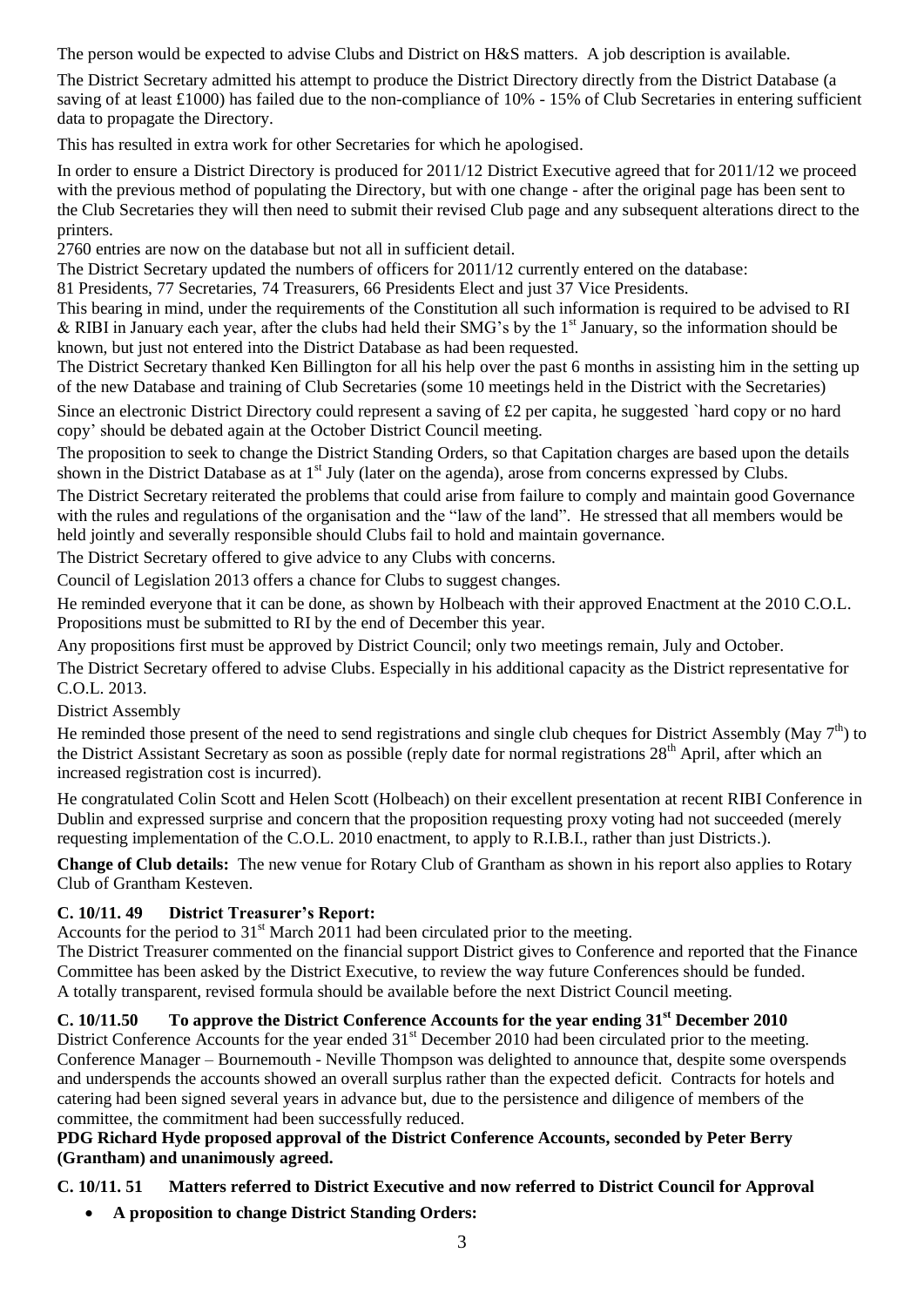#### **Section 16 Finance: subsection (c) currently states:**

*Numbers of members for capitation will be determined from the numbers in the District Directory for the year in which the capitation is due.* 

#### **This to be changed to:**

*Numbers of members for capitation will be determined from the numbers shown in the respective Club entry in the District Database as at the 1st July each year, plus members not consenting to their details being recorded in the District Database.* 

*In the event of any Club member not consenting to their details being recorded in the District Database, the Club Secretary shall keep a full record of those individuals' details and send these to the District Treasurer on the 1st July each year.*

#### **The District Secretary proposed the above change be approved, seconded by Roger Chivall (Hinckley Ambion) and unanimously agreed.**

Colin Scott (Holbeach) asked when the change would take effect.

The District Secretary confirmed 1<sup>st</sup> July 2011.

#### **C. 10/11. 52 Assistant Governors' Reports**:

AG reports had been circulated prior to the meeting. Assistant Governors present had nothing to add to their reports. AG Garner Roberts (Area B) added his congratulations to the youth team.

#### **C. 10/11. 53 Support Team Reports:**

Support Team reports had been circulated prior to the meeting.

#### **a) Communications (incl. District Editor, Web site, Marketing):**

The District Governor presented Graham Walker with the RIBI award for the Best District Magazine. This being the second year running that News & Events has been the winner announced at the RIBI conference. He congratulated Graham, on behalf of all the team, for producing a publication that is the envy of all. Graham reminded everyone of the District Photographic Competition, organised by Blaby Meridian with profits going to Rotary Foundation; entries by  $1<sup>st</sup>$  May - details and entry forms on the District website.

Spare copies of News & Events are available for those wishing to promote Rotary at forthcoming events.

#### **b) Conference:**

**Southport 2011:** In the absence of Conference Manager Chris Knight, DGE Linda May updated the previously issued report. She said it was proving difficult to secure speakers but information will be added to the District website as it becomes available. To make registration for conference easier Mary French (Leicester de Montfort) will operate a registration desk at both District Assembly and the next District Council meeting.

**Telford 2012:** DGN Chris Chew had nothing further to report

York 2013: DGN(E) Margaret Morley was delighted to dispel fears raised at the previous meeting. She visited York, met the Mayor and found all work being undertaken by a world renowned company to be proceeding on schedule.

Events in the Barbican Centre are being advertised in the Daily Telegraph for May this year.

**c) Leadership, Development & Training:** Ken Billington had nothing further to report

#### **d) Membership (inc. Extension, Membership Development & Retention & Inter-Club Sports)**

David Morris updated recruitment and loss figures: So far this year 160 new Rotarians (including 30 in the new Melton Aurora Club) but 138 losses, an overall gain of 22 largely thanks to the inauguration of the new club. Exact figures are difficult to ascertain due to a large number of Clubs failing to send monthly information to Alan Faulkner. The RIBI media campaign in the Peterborough area has produced six positive responses so far.

#### **Project Team Reports:**

Project Team reports had been circulated prior to the meeting.

#### **e) New Generations (Youth)**

Mary Whitehead had several points to add to her report and reiterated the DGs comments that it has been a wonderful year for young people in D1070.

**Young Photographer** – The winner of the senior age group, Catherine Comerford, has since become the RIBI Senior Young Photographer winner.

**Young Citizen** – Four young people were nominated by Clubs in D1070.

Winner Jo Kier gave an excellent interview (watch it on iplayer) at the RIBI Conference in Dublin.

**Reminders** – It is recommended that Clubs send a representative to the New Generations session at District Assembly on  $7<sup>th</sup>$  May this year as there are some important changes and updates.

#### **f) Community and Vocational:**

Simon Adlam updated his previously issued report.